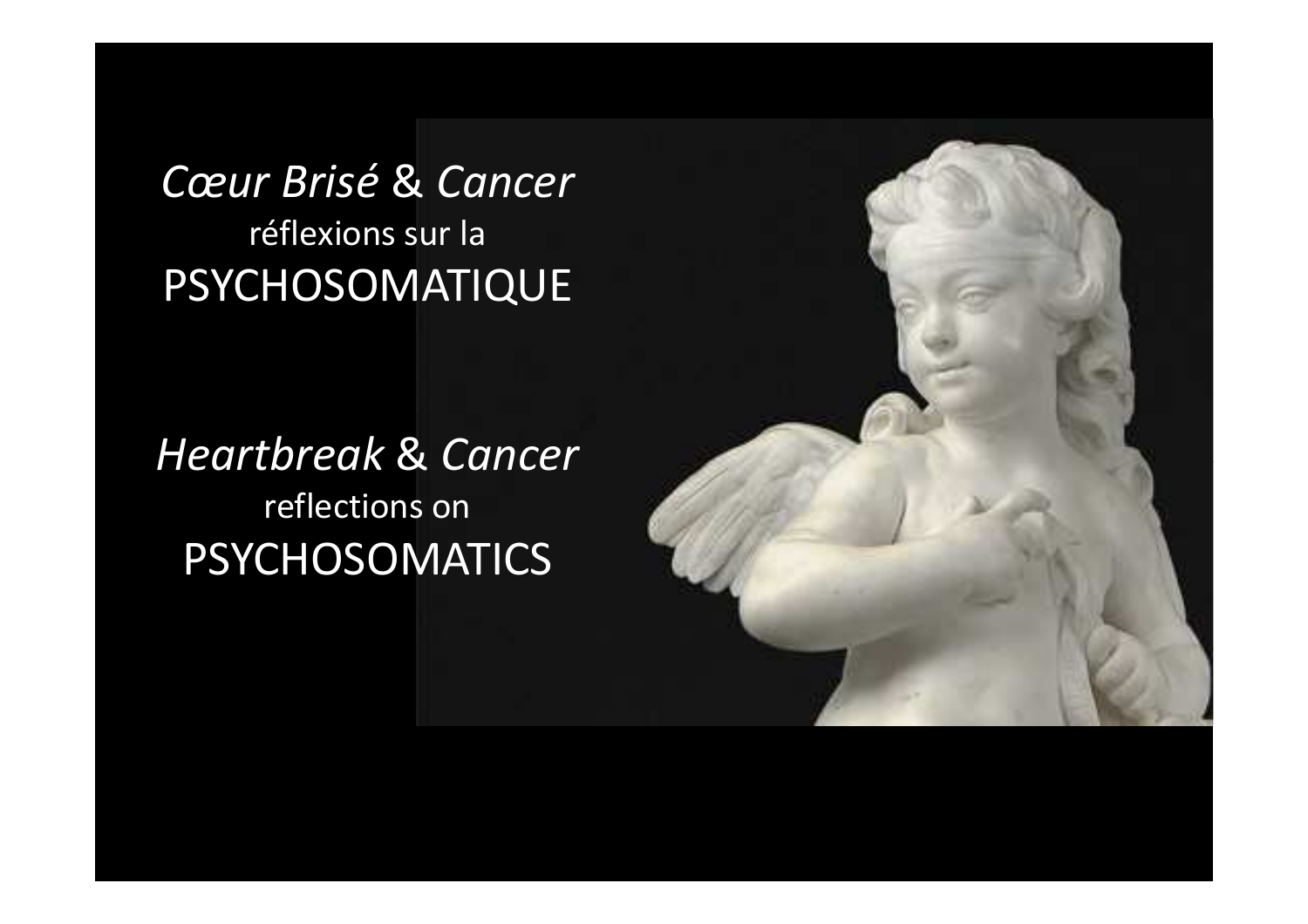# *ARROWS FLECHES*

*Quote from las seminar / Citations du dernier séminaire*

Directing a performance laboratory is something like this: looking out for the arrows, their directions, deducing guidelines. It's a matter of seeing the arrows fly, working out their directions, pinpointing where they come from (actors, texts, gestures, coincidences, music, etc.) and whom or what they aim at..

Diriger un laboratoire performatif c'est aussi cela : découvrir les fléches et les parcours fléchés, intuir les directions voire les directives. Il s'agit de voir les flèches voler, de détecter les directions, de localiser d'où elles partent (acteurs, textes, gestes, coïncidences, musiques, etc.) et vers qui ou vers quoi elles pointent.



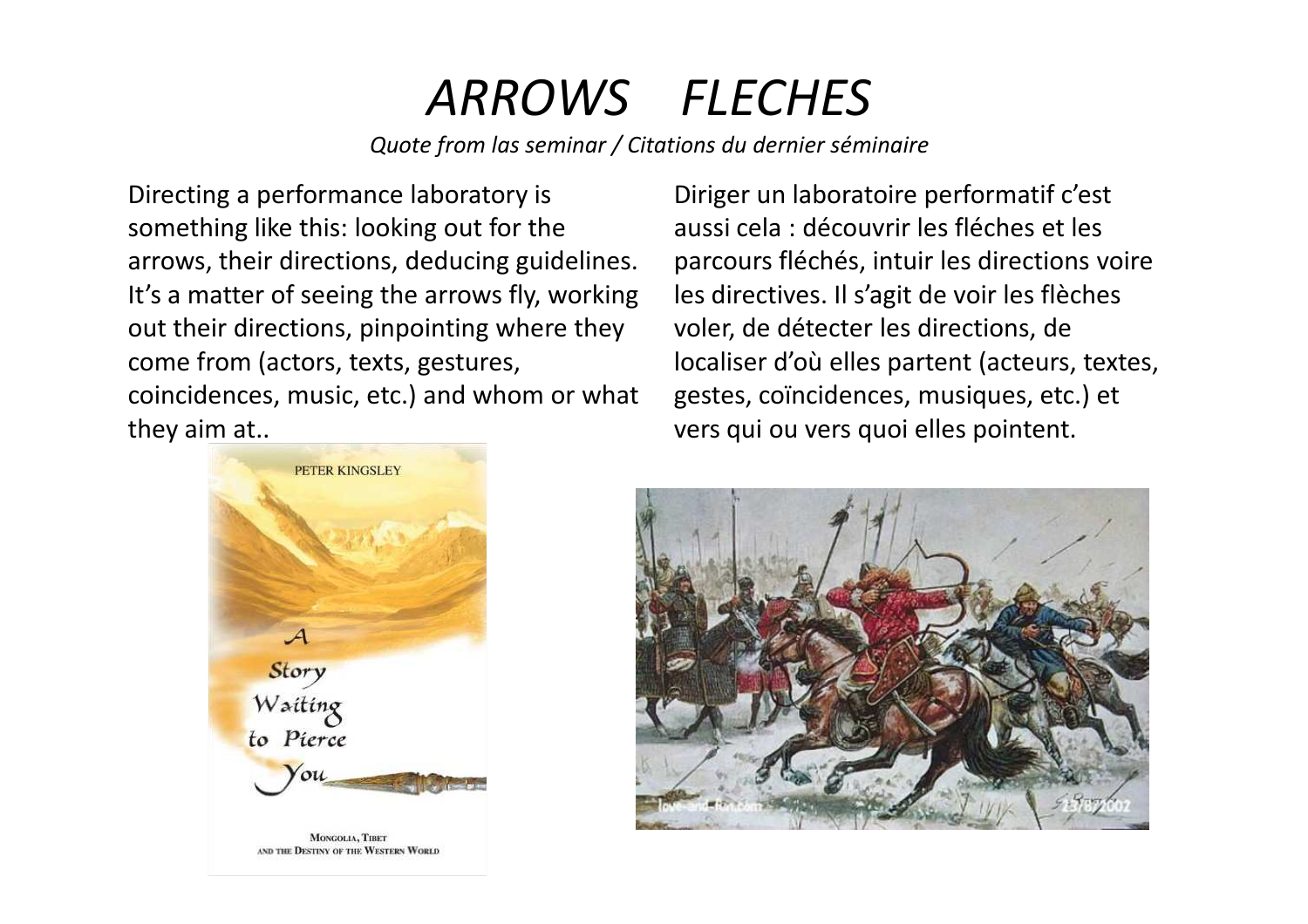#### *ARROWS FLECHESAlgorithmes & chamanisme*

If you find your place you will find your voice« Stories take place » - narrative

Transference / CountertransferenceArrows as stories

A Story Waiting to Pierce You : ShamanismAn arrow waiting to pierce you : ErosAn arrow waiting to kill you : Cancer



Si tu trouves ta place tu trouveras ta voix"Les histoires prennent place" – narration

Transferert / Contretransfert: Des flèches qui sont des histoires

A histoire prête à vous transpercer: chamanismeUne flèche prête à vous transpercer: ErosUne flèche prête à vous tuer: Cancer

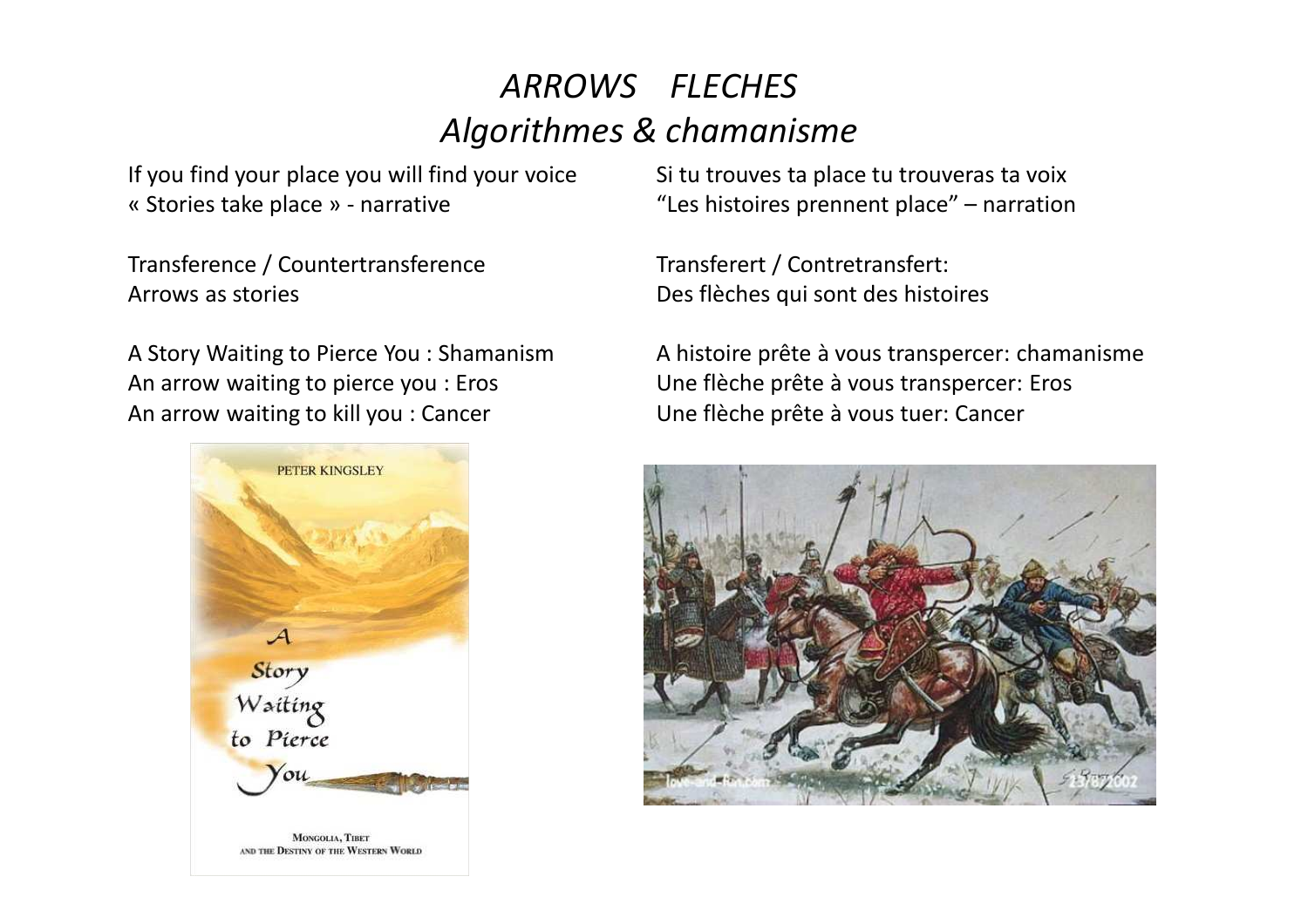# *Algorithmes & Chamanisme*PSYCHOSOMATICS

### JMG Le Clézio (Nobel 2014)

« Au moment où s'achève ce livre, je m'aperçois qu'il a suivi, comme cela, par hasard, à mon insu, le déroulement du cérémonial de guérison magique... Un jour, on saura peut-être qu'il n'y avait pas d'art, mais seulement de la « médecine ». »

"As this book came to an end, I realized that it followed, as by chance, without my knowledge, the progress of a magical healing ceremony ... One day, we will maybe realize that there was no art, only "medicine".

(Medicine / Healing / Ayahuasca / Art)

#### Alfred Wolfsohn 1896 – <sup>1962</sup>three sources

- Freud 1856 1939 & psychosomatics (hysteria / hypnosis)
- Rilke 1875 1926 and German romanticism
- Talmudic Judaism & teaching models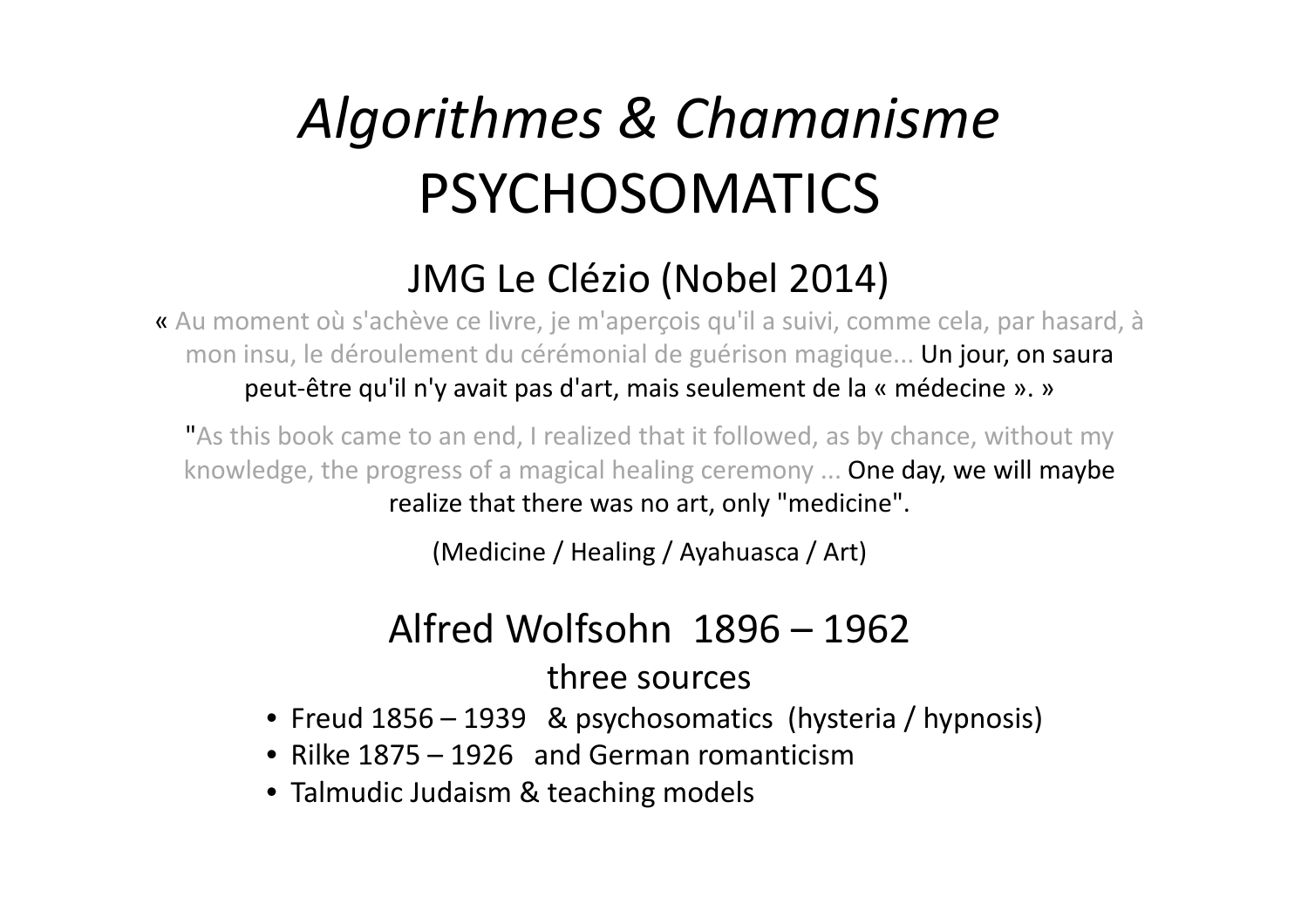# Anna Halprin - 1920 (age 96)

1971 : diagnosed with a malignant tumor in her colon.

1975 : *Dancing my Cancer*

2012, Paris Quai Branly Museum*Les Maîtres du Désordre The Masters of Disorder* On shamanism : the 2 items that mostimpressed me: Halprin and Picasso





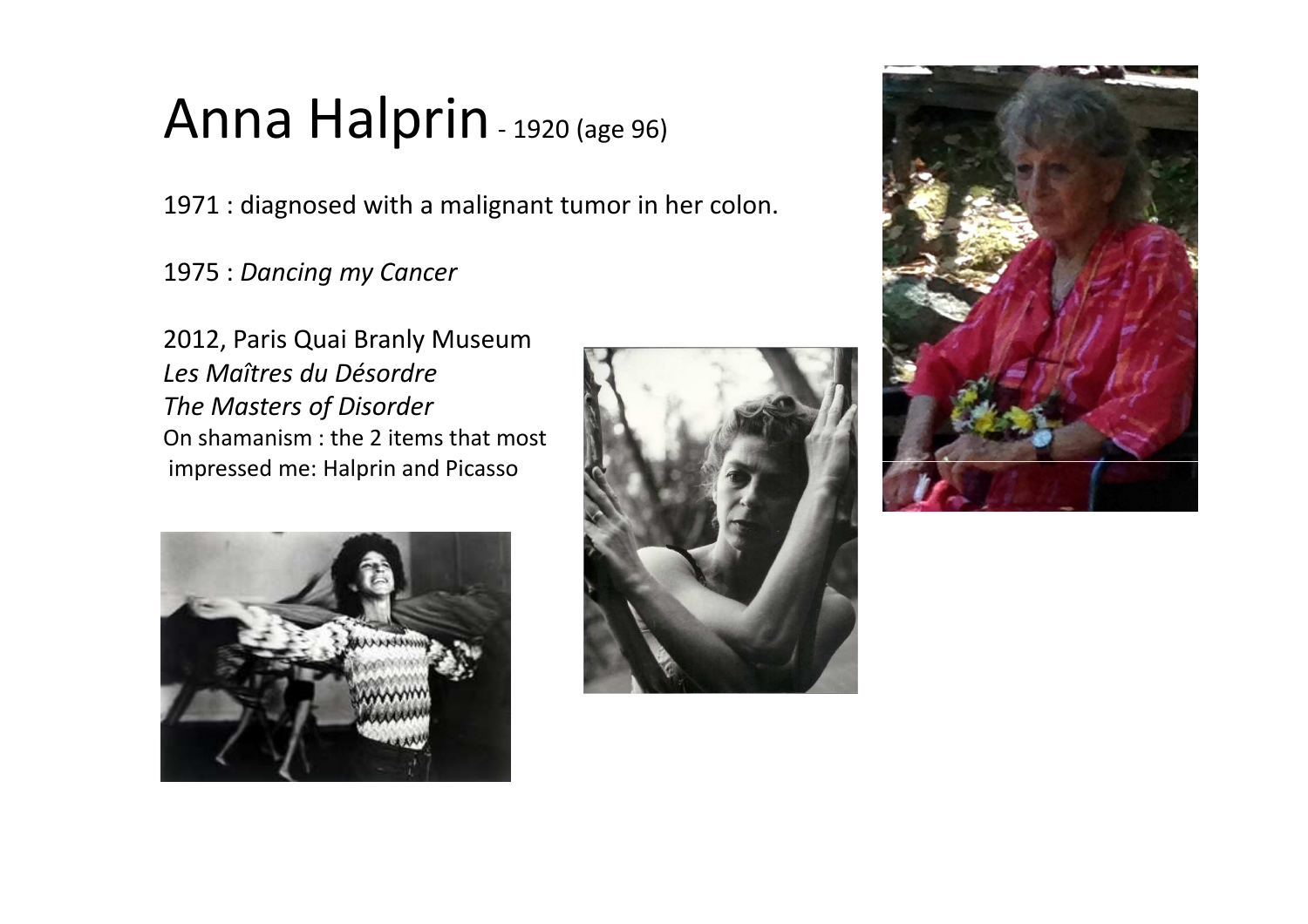## Anna Halprin

1975 : *Dancing my cancer [Out of boundaries]*

*[http://www.numeridanse.tv/en/video/1126\\_dancing-my-cancer-out-of-boundaries](http://www.numeridanse.tv/en/video/1126_dancing-my-cancer-out-of-boundaries)*

… *psychokinetic visualization*, qui, à travers la représentation qu'un individu construit de son propre corps, permet de générer des processus créatifs afin « de se réinventer soimême, physiquement, moralement, émotionellement, et ainsi la vie devient un processus créatif constant."

 Elle s'inspire des recherches et des outils thérapeutiques élaborés par le psychiatre et psychothérapeute Fritz Perls, fondateur de la Gestalt-thérapie. Elle entre peu après en rémission, représentant un des rares cas de rémission spontanée.

... psychokinetic visualization, which, through the representation that an individual builds his own body, ammpw the generation of creative processes in order "to reinvent oneself, physically, morally, emotionally, and so life becomes a constant creative process ."It is based on research and therapeutic tools developed by the psychiatrist and psychotherapist Fritz Perls, founder of Gestalt therapy. She enters shortly into remission, representing a rare case of spontaneous remission.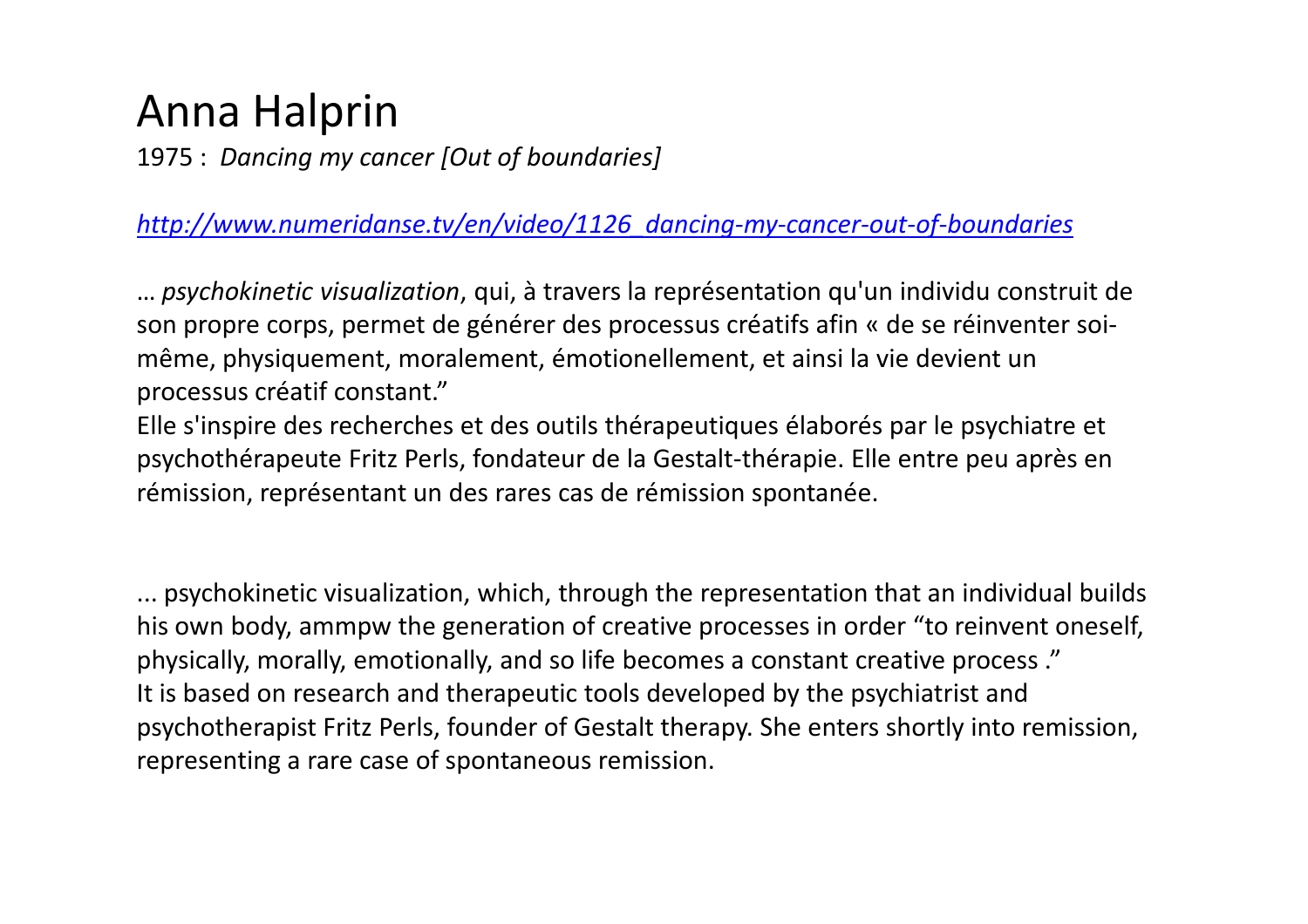#### Alejandro JodorovskiPSICOMAGIA



When a little girl I was abused sexually. Now, in spite of loving him, I have difficulty in desiring my partner. // Desguise him as the man who abused you, and he/it will excite you.

*These barbarities are the result of a psychologicaldiscipline, a pseudotherapy created by an artist and called Psicomagia. If the name does not prove sufficiently eloquent, rooted in shamanism, tarot, psychoanalysis and the effect of theater. The journalist and member of Skeptic Circle MJ Schwarz, warned for years of the folly of the theories of Jodorowsky, which considers himself the "chosen one" of Psychomagic. The Panic Movement, which he generated together with the playwright Fernando Arrabal, based its symbolism in psychoanalysis, an issue that may be fine for an artist who tries to find symbols to trigger certainemotions, but when sold to 'cure' people with serious emotional problems, concerns or psychiatric situations it is a supreme irresponsibility ".*

*El Pais* / Beatriz de Vera [http://elpais.com/elpais/2016/07/26/buenavida/1469549390\\_](http://elpais.com/elpais/2016/07/26/buenavida/1469549390_)494972.html

Vodou / Magic & Skepticism / Harold Pinter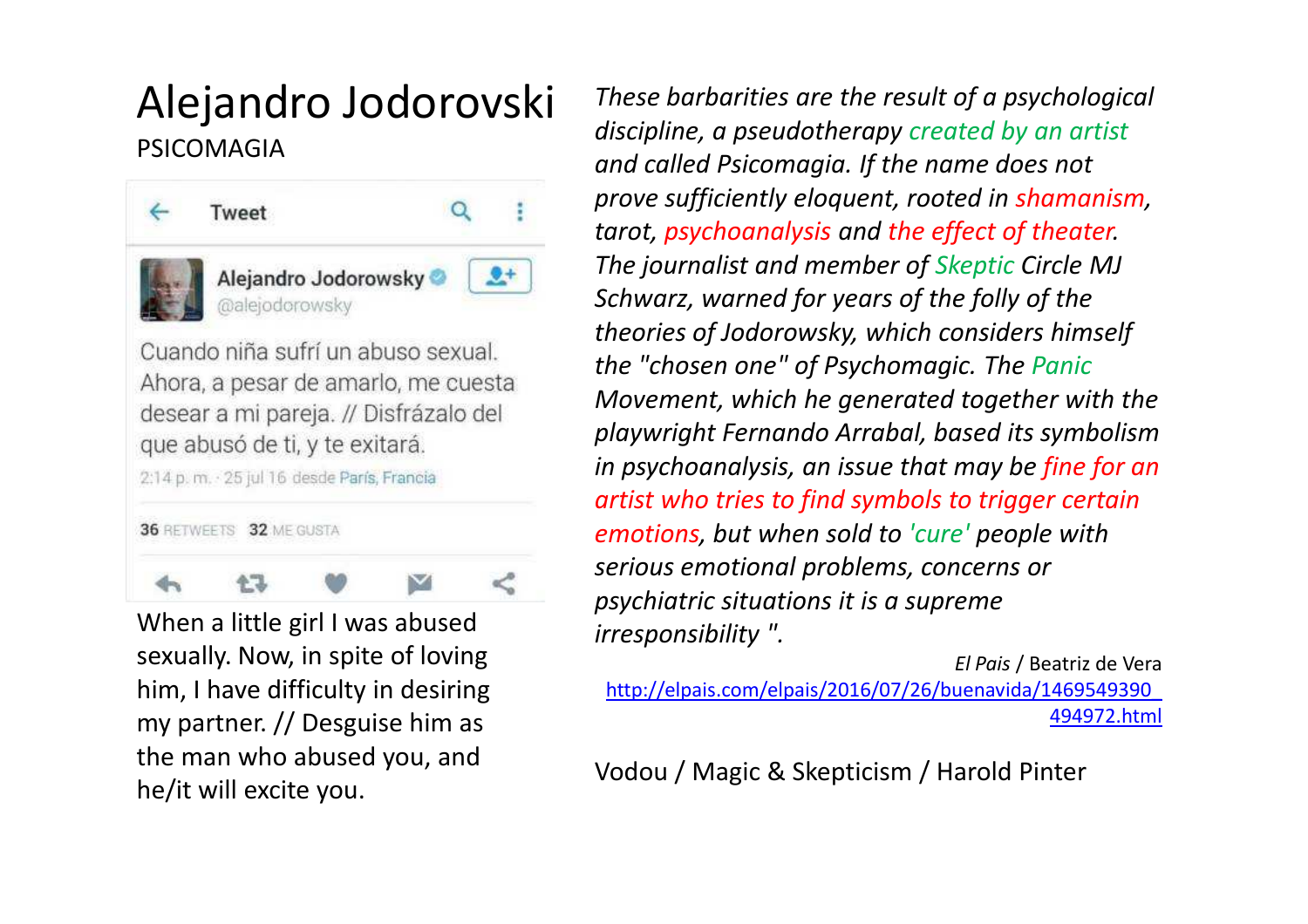#### Susan Sontag 1933 - 2004 *Illness as Metaphore 1978*La Maladie comme Métaphore

In particular, she says that the metaphors andterms used to describe both syndromes (TB and Cancer) lead to an association between **repressed passion** and the physical diseaseitself. She notes the peculiar reversal that



 "With the modern diseases (once TB, now cancer), the romantic idea that the disease expresses the character is invariably extended to assert that **the character causes the disease** –**because it has not expressed itself**. Passion moves inward, striking and blighting the deepest cellular recesses." Sontag says that the clearest and most truthful way of thinking about diseases is without recourse to metaphor. (Re. against psychosomatics?)

<https://www.theguardian.com/books/2008/may/18/society> "Susan Sontag was terrified of death. She beat cancer in the 1970s, and again in the 1990s, but third time around she wasn't so lucky. In a tender account of her final illness, her son David Rieff (son of her mariage with **Philip Rieff)** recalls how he colluded with his mother's fantasy that she wasn't dying - and what this ultimately cost him after she had gone." Partner: photographer Annie Liebobitz.

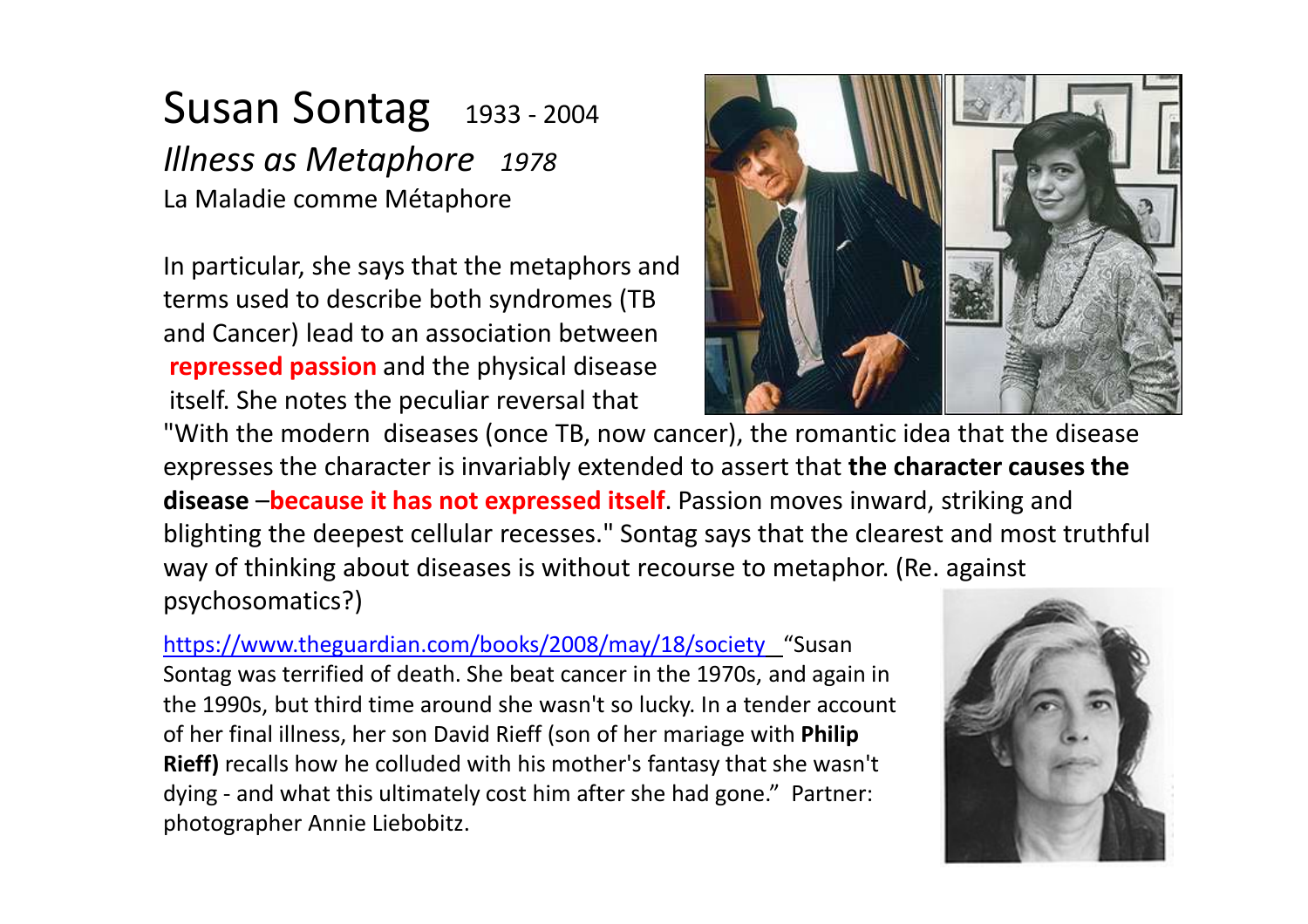## Victoria Santa Cruz 1922 – <sup>2014</sup>

Afro-Peruvian artist, poet, singer, folklorist, political and cultural activist.

"The Empress of Rythm" Terror in Malerargues / Esotericism (Gourdgieff) –Maria Escribano / teacher at Carnegie Mellon University, Pittsburg, 1982-1999.

Photo **Ivan Midderigh** <http://www.royharttheatrephotographicarchives.com/victoria-santa-cruz-2/>



It is said (I have not yet found documentation) that Victoria was involved with cancer research at Carnegie Mellon. This would not surprise me given the scope she gave to rythm and to being in rythm – and given her high seriousness with her work (terrifying for some). Cancer cells could be said to be **out of rythm**. **Roy Hart** said similar things regarding cancer. In Victoria's classes she brought out **panic** and her attitude was often one of psychological **character** « diagnostics » : explaining psychologically why one is out of rythm. (This parallels the psychology theories of being « out of tune »). Her attitude fitted with tendencies of her time (the 60s and 70s) on psychosomatics, in her case reaching what I would call esoteric/hermetic dimensions. I used to describe her a born-again « egyptian priestess ». EP

A recent book : *Black Rhythms of Peru:Reviving African Musical Heritage in the Black Pacific* By Heidi Carolyn Feldman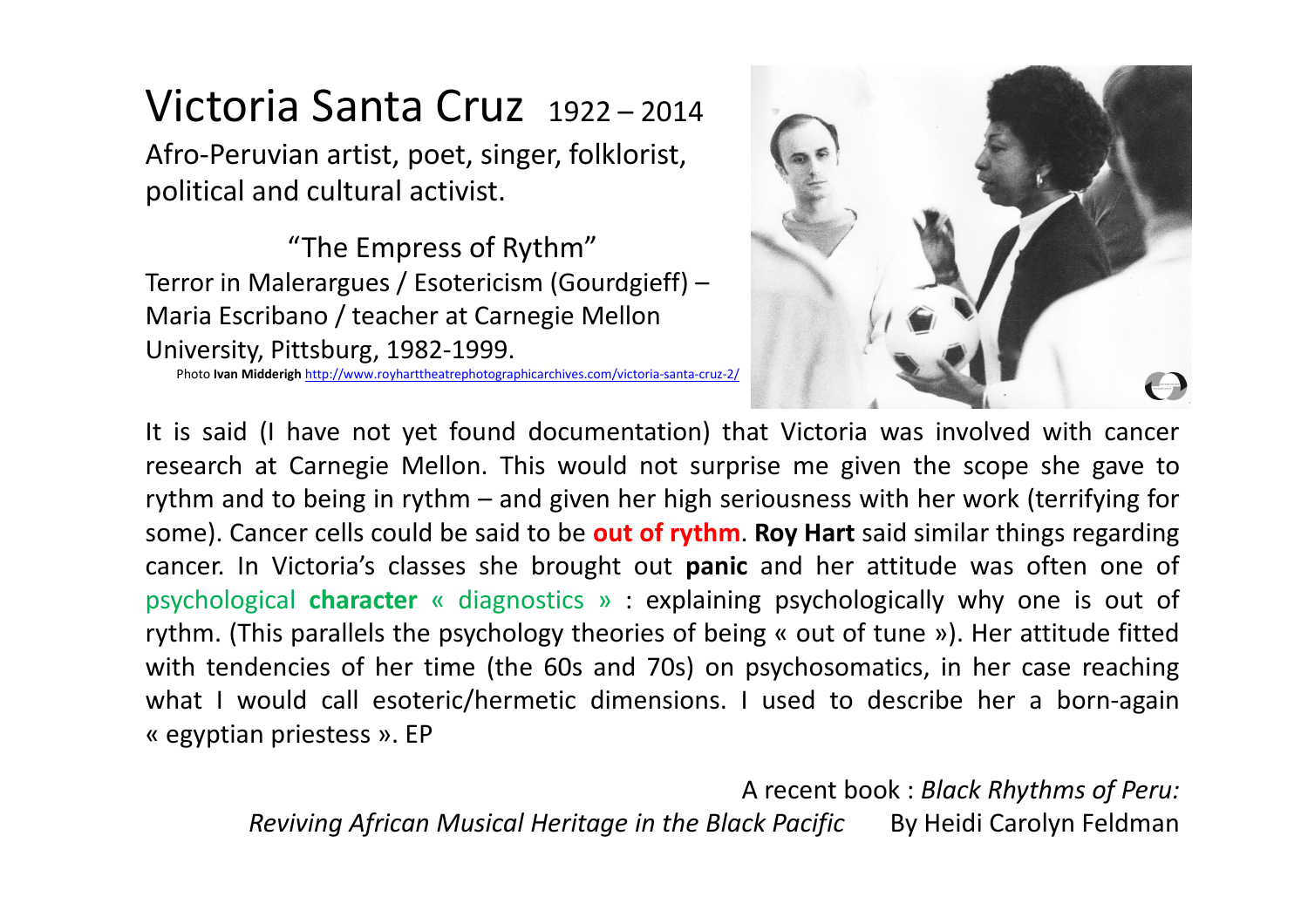

Todo es Ritmo. 2016 <http://www.casadelaliteratura.gob.pe/?p=18428>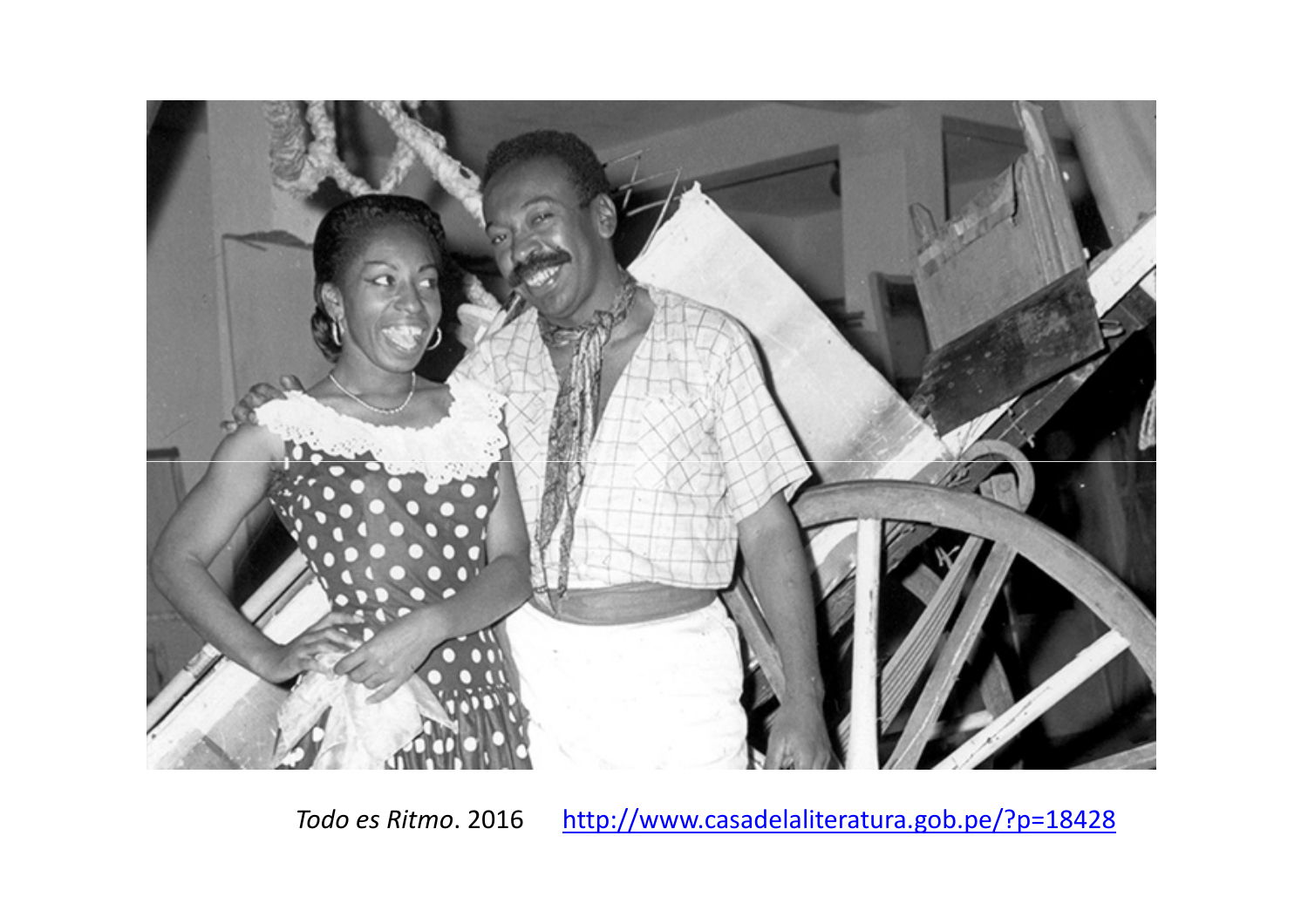#### Cancer & Culture

#### *quotes from internet, especially Wikipedia*

…cancer is the subject of widespread fear and taboos. Euphemisms and censure reflect an apparent **stigma**…

Cancer is regarded as <sup>a</sup> disease that must be "fought" to end the "civil insurrection"; <sup>a</sup> **War on Cancer** was declared in the US (Nixon).

In the 1970s, <sup>a</sup> cancer treatment was <sup>a</sup> specialized form of **talk therapy**, based on the idea that cancer was caused by <sup>a</sup> **bad attitude**. People with <sup>a</sup> "cancer personality"—depressed, repressed, self-loathing and **afraid to express their emotions**—were believed to have manifested cancer through subconscious desire. Some psychotherapists said that treatment to change the patient's outlook on life would cure the cancer. Among other effects, this belief allowed society to blame the victim for having caused the cancer (by "wanting" it) or having prevented its cure (by not becoming <sup>a</sup> sufficiently happy, fearless and loving person).

Ehrenreich, Barbara (2009). Bright-sided: How the Relentless Promotion of Positive Thinking Has Undermined *America* . pp. 15–44.

It also increased patients' anxiety, as they incorrectly believed that natural emotions of sadness, anger or fear shorten their lives. The idea was ridiculed by **Susan Sontag**, who published *Illness as Metaphor* while recovering from treatment for breast cancer in 1978… The idea partly persists in <sup>a</sup> reduced form with… <sup>a</sup> belief that deliberately cultivating <sup>a</sup> habit of positive thinking will increase survival. This notion is particularly strong inbreast cancer culture. (Re. Femininity / Feminism – and breast cancer)

One idea about why people with cancer are blamed or stigmatized, called **the just-world hypothesis**, … is based upon the blamers' belief that the world is fundamentally just and so an illness like cancer must be <sup>a</sup> type of punishment for bad choices, (in <sup>a</sup> just world, bad things would not happen to good people).

**Melvin J. Lerner**, Professor of Social Psychology … "a pioneer in the psychological study of justice. Including the derogation of victims. *The Belief in a Just World: A Fundamental Delusion* (1980), and "Justice Motive" in 1981. [https://en.m.wikipedia.org/wiki/Just-world\\_hypothesis](https://en.m.wikipedia.org/wiki/Just-world_hypothesis)